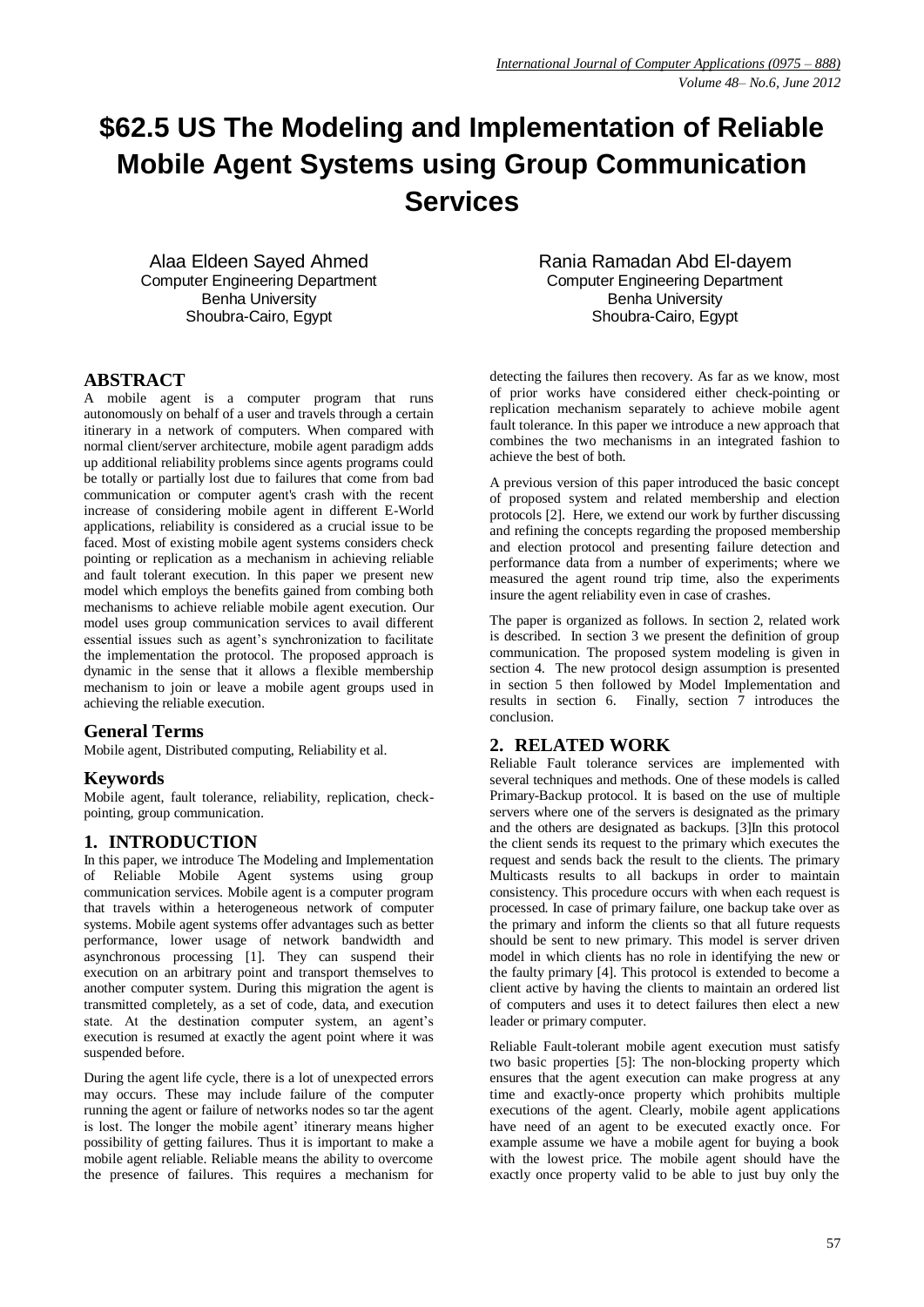book with the lowest price. On the other hand, the nonblocking is another important property that need to be valid for the reliable mobile agent execution. For example, when a mobile agent is launched, by its owner, it is expected to get result.

Agent execution proceeds in steps, where a new step is initiated whenever an agent migrates to the next node in its itinerary. A step of an agent is defined to be the set of operations performed by the agent while it visits this node. In the execution model, resources are encapsulated in resource managers. So each step may change the agent's state as well as the state of the local resources.

Now we give the definition of exactly-once. Assume the agent is performing a task T through different stages. Let P(I) be the number of nodes in the agent's itinerary  $I=[N_1, N_2, ...,$  $N_P(I)$ ] and  $S_i$  be the stage represented the node  $N_i$  (1 <= i <= P(I)). Then the execution of an agent is defined to be exactlyonce if the agent executes stage Si before stage  $S_{i+1}$ ,  $1 \le i$  $\langle P(I)$ , and each stage  $S_i$ ,  $1 \le i \le P(I)$ , is executed exactly once, independent of communication and node failures.

The non-blocking property ensures that the failure of an infrastructure component (e.g., a machine, place, agent, or communication link) does not prevent progress in the agent execution. A blocking execution is undesirable because it can lead the agent owner to potentially wait a long time for the return of the agent.

To achieve fault tolerance mobile agent execution most of the existing protocols use check-pointing, replication or mobile group's mechanism.

Check-pointing is a technique for achieving fault tolerance. It consists of periodically saving the state of the computation on stable storage; in case of a crash, the computation is restarted from the most recently saved state. The technique has been developed for long running computations, e.g., simulations that last for days or weeks, and run on multiple machines. These computations are modeled as a set of processes communicating by exchanging messages. There are two famous protocols to implement check-pointing technique to fault tolerant mobile agent in [6] [7]. These protocols assume that no hardware failure occurs to maintain the log entries because it can't be recorded in permanent storage. Here check-pointing can prevent the loss of the agent and ensures the exactly once execution property but it survived from blocking. Unfortunately, unreliable failure detection may lead to a violation of the exactly-once execution property.

Another fault tolerance mechanism is replication. Replication prevents the loss of the agent and avoids the blocking problem by adding redundancy masks failures and enables the agent to continue the execution despite failures. Without replication the mobile agent migration leads to blocking, as a failure may cause the loss of the agent. To prevent blocking, the agent at any stage  $(S_i)$  is sent to a set of places  $(M_{i+1})$  at  $(S_{i+1})$ , instead of only one place. In other words, the place  $p^j$  hosts the agent replica  $a^j$  of agent  $a_i$ . There are two approaches to implement replication temporal-replication-based (TRB) and spatialreplication-based (SRB) approaches, as in [5] [8]. In general, the disadvantages of replication is not guaranteeing the exactly-once execution property while the advantages is preventing the loss and blocking of the agent.

The last mechanism is mobile groups. Mobile groups were presented as a mechanism for mobile agent reliable coordination using group communication system. Group communication systems enable mobile agents that share a

collective interest to identify themselves as a single logical communication entity and are responsible for constructing a group of coordinated replicated mobile agents. A mobile group is an extension of the traditional concept of a process group that can directly support migrating processes as members of the group. With mobile groups, a migrating process has the ability to change its location in the distributed environment while belonging to a group. Mobile groups also provide message delivery guarantees and a sort of virtual synchrony. However, mobile groups provide these guarantees despite the mobility of their members [9] and [10]. There are two famous protocols to implement mobile group protocols to fault tolerant mobile agent. These protocols concerned mainly with group communication services implementation, but here the mobile agent reliability is the most important issue. These protocols don't test with any common mobile agent platform such as Voyager, Jade or Aglets but it tested with its own implementation of agent system as java classes, and these protocols can't afford too many continuous failures. However the approach in [9] is mostly conceptual and does not support atomic and totally ordered message delivery. Also, they require that each mobile agent installs a group view and updates the group view whenever any mobile agent migrates. This will result in high migration costs and is not practical. Also the protocol in [10]suffers from total failure and handles only coordinator failure not any other group member.

#### **3. GROUP COMMUNICATION**

Group communication middleware is a layer between the communication layer and the layer that implements replications. A group consists of a set of processes with an identifier. Messages can be sent to all group members by multicast the message referring to that identifier. Group communication layer consists of a membership service and a communication service. The communication service is tightly integrated with the membership service so as to provide properties that are particularly useful for reasoning of message deliveries in the context of crashes, recoveries, wrong failure beliefs, network partitions and mergers[9].Membership service supports the group membership issues. A process may join the group by invoking Join() operation, a process may leave the group by invoking Leave() operation or by crash. The membership service gives a view (a set of the currently group members) of the group to each group member and tracks the group membership and reports membership changes to members (send a view change message describing the new view to group members).The view change message generated automatically as a result of join or leave or crash.

When a group g is created, every group member  $a_i$  installs the view  $v_i^1$  [9]. After the initial view is installed, any modification on the group members (join or leave) will result in new views being installed, forming the sequence  $v_i^1, v_i^2, \ldots, v_i^n$  where n represents a specific group view. This group needs to implement group communication properties:

i. View Safety Properties:

*Validity1:* if an agent  $a_i \in g$  installs a view  $v_i^n(g)$ , then  $a_i \in v_i^n$ . This states that only the members of a group view install the corresponding view.

*Validity2:* if an agent  $a_i \in v_i^n$  and  $a_i \notin v_i^{n-1}$  then  $a_i$  asked to join the group g.

*Validity3*: if an agent  $a_i \notin v_i^n$  and  $a_i \in v_i^{n-1}$ , then  $a_i$  asked to leave g or it has been suspected of crashing by some group member. ii. View Liveness Properties

*Termination1*: If an agent a  $\epsilon v_i^n$  asks to leave g or crashes and there exist at least two correct agents in  $v_i^n$ , then there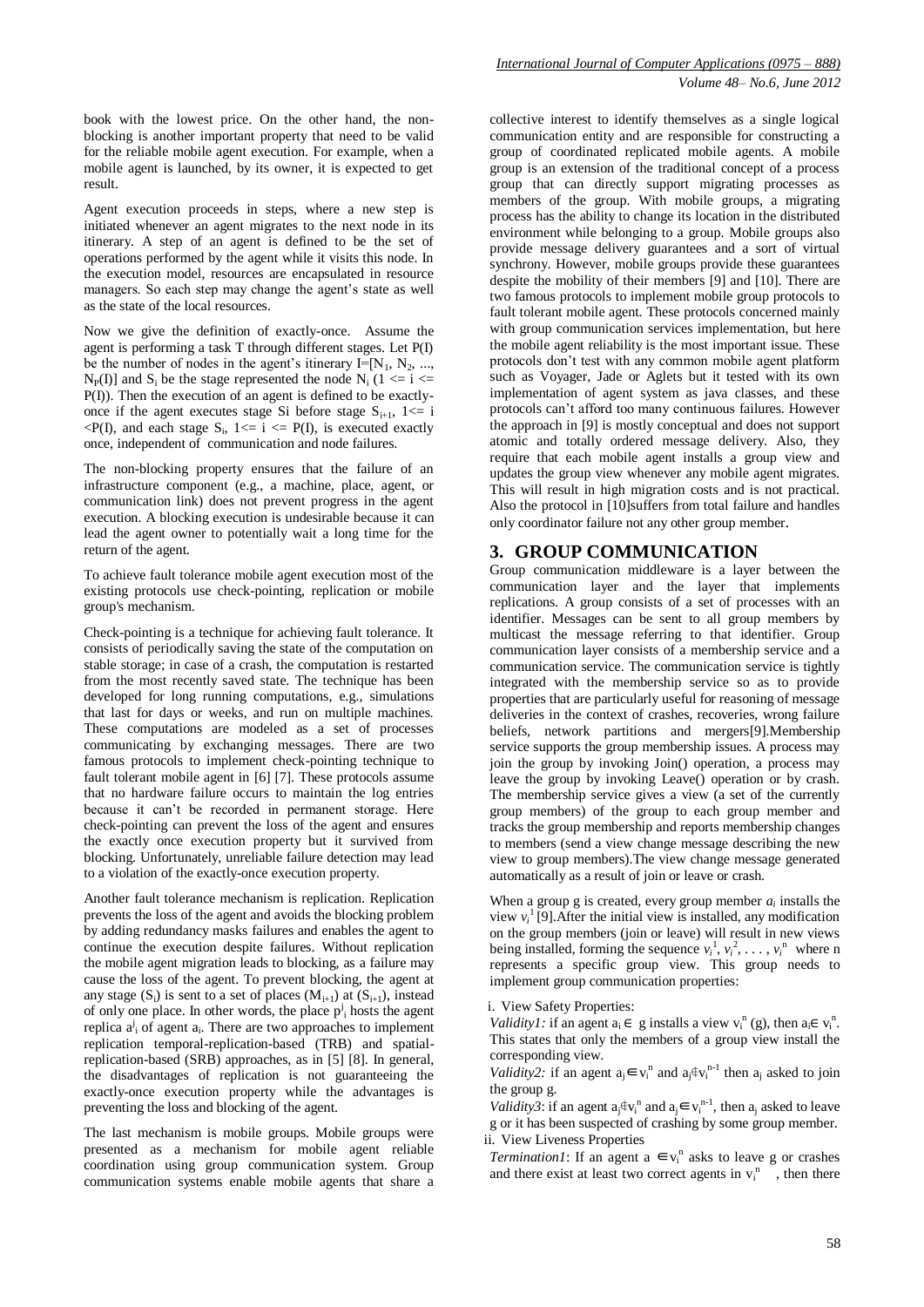will be a view  $v_i^{n+1}$  installed by an agent  $a_i$ , such that  $a \notin v_i^{n+1}$ and  $a \in v_j^s$  for all s such that  $k \le s < r$ .

*Termination2:* If an agent a tries to join g, then there will be a view  $v_j^r$  installed by an agent  $a_j$ , such that  $a \in v_j^r$  and  $a \notin v_j^s$  for all s such  $s < r$ .

The advantages of group communication layer in building replication [11][12]:

- i.A process does not (attempt to) track whether other processes are alive or not, as this job is done transparently by the underlying membership service.
- ii.Each process is confident that its own perception of the membership is identical to that of all other (non-crashed) view members.
- iii.Taking the leader over does not require a dedicated protocol for figuring out which updates have been carried out so far: it simply requires electing a new leader. Even if the leader crashed while sending an update, it is guaranteed that either all surviving backups received the update, or none of them did.
- iv.When the leader is taken over, the new leader does not worry about whether the backups will receive new updates after or before observing the left of the previous leader. It is guaranteed that messages sent after a certain view change will be delivered everywhere after that view change (if delivered at all).

# **4. PROPOSED SYSTEM MODELING**

In section 2 we introduced the desired properties for fault tolerant mobile agent execution, exactly-once and nonblocking, and also the mechanisms used to fault tolerant the mobile agent, check-pointing and replication, which achieves one property and suffers from the other or suffers from total failure as mobile groups mechanism. Also the properties of group communication middleware and its usefulness in building replication are mentioned in section 3. Using the group communication middleware to fault tolerant mobile agent execution in our proposed system aimed to achieve the two desired properties, exactly-once and non-blocking. Group communication supports replication (non-blocking) when crash occurs, also it always executes the group leader agent only (exactly-once). Group leader is the oldest member in the group (current group view).

# **4.1 System model and architecture:**

The architecture of the proposed system is shown in **Error!** 

**Reference source not found.**. The system is built upon the mobile agent computing network and provides group communication services and reliability for mobile agent applications. There are three components in the system: (1) membership protocol, (2) election mechanism and (3) failure detection mechanism.



**Fig 1: System Architecture**

#### *4.1.1 Membership Protocol:*

A mobile agent may become a member of or depart a group by issuing a JOIN/LEAVE request. It is assumed that mobile agents leave the group due to crashes. At the point of interaction between mobile agents and the membership protocol, there are two different operations as follows:

Join operation: A mobile agent wishing to become a group member constructs a JOIN message. Then mobile agent request an update message from group to update its state and data to the state and data of group

Abnormal leave operation: When the failure detection mechanism finds that a mobile agent is suspected to crash, this agent is deleted from group message list and the group will not send any messages to it.

#### *4.1.2 Election Mechanism:*

There are many algorithms to elect a leader but here the simplest leader election algorithm are used, this algorithm based on selecting the oldest active member in group to be the leader. Election Algorithm properties:

Safety: the elected agent= $a_i$ , where  $a_i$  is chosen as the noncrashed agent at the end of the run with the smallest identifier (oldest member in the group (current view)).

 $\bullet$ Liveness: if the agent  $a_i$  is the oldest member in the current view and elected  $\neq a_i$ , then  $a_i$  crash.

The election algorithm used here is bully algorithm. The bully algorithm is a method in distributed computing for dynamically selecting a coordinator by process ID number. When a process P determines that the current coordinator is down because of message timeouts or failure of the coordinator to initiate a handshake, it performs the following actions:

P broadcasts an election message, inquiry, to all other processes with its time.

 $\bullet$ If P hears from no process that it is older than P, it wins the election and broadcasts victory.

 $\bullet$ If P hears from a process that it is older than P, P waits a certain amount of time for that process to broadcast itself as the leader. If it does not receive this message in time, it rebroadcasts the election message.

 $\bullet$ If P gets an election message, inquiry, from another process with a time smaller than its time, it sends an "I am alive" message back and starts new elections.

If P receives a victory message from a process with a time smaller than its time, it immediately initiates a new election.

This is how the algorithm gets its name; a process with older time will bully a newer time process out of the coordinator position as soon as it comes online. The election mechanism takes 10 seconds approximately until leader elected depends on number of group members.

## *4.1.3 Failure Detection Mechanism:*

The failure detector is equipped to all group members. Failure detection is based on check-alive messages that keep executing continuously. Agents call each other with checkalive message, when the agent doesn't receive a replay from an agent this agent is marked as crashed. Failure mechanism distinguishes between leader crash and any other group member crash. If the crashed agent is the leader, the failure detection mechanism calls election mechanism to elect new group leader. If any other group member crashes nothing is done until the number of agents per group reaches the critical number  $=2$ , then the failure detection mechanism calls the membership protocol to create and join new agents; so this algorithm can prevents total failure case.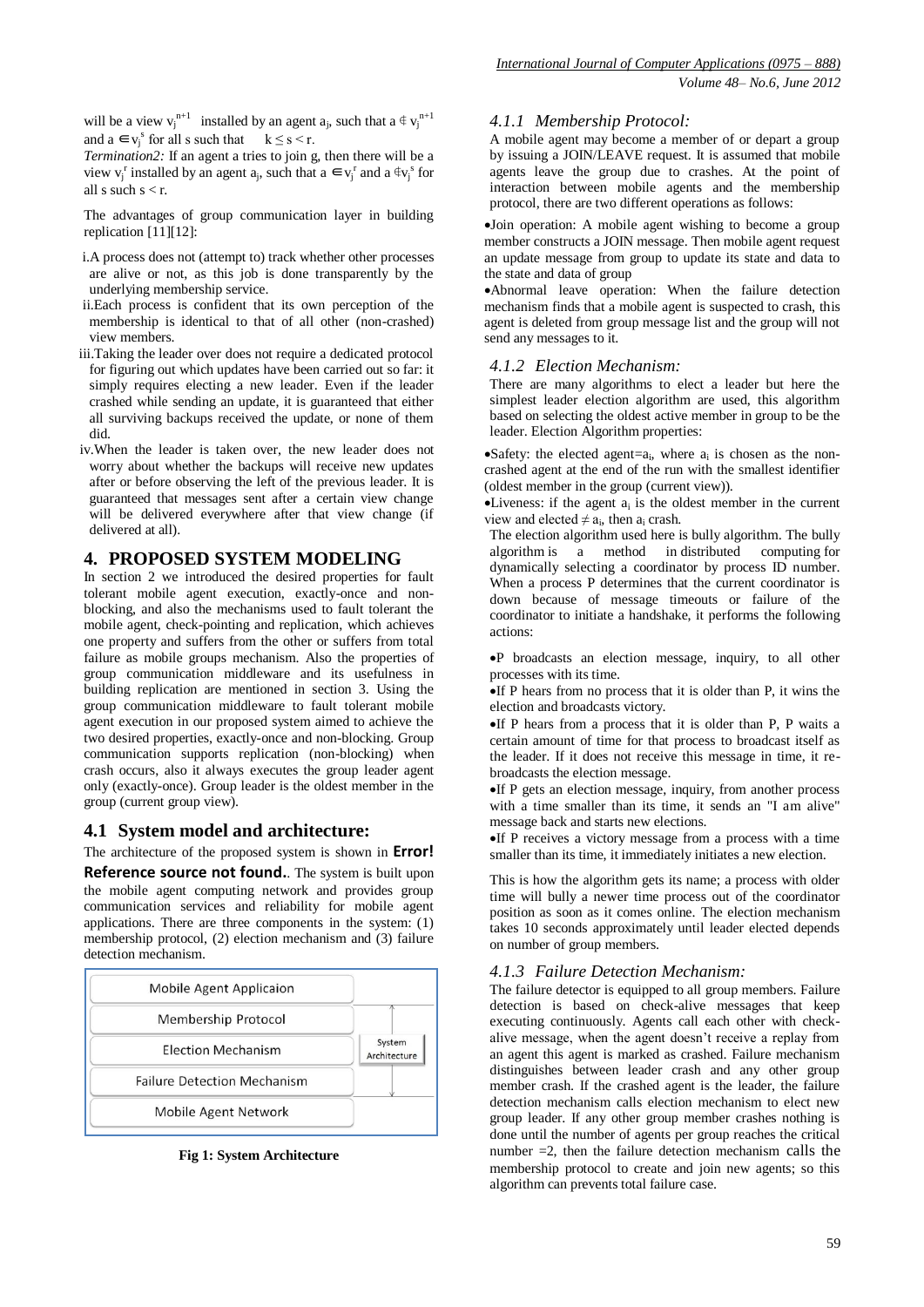# **5. THE PROPOSED SYSTEM DESIGN**

Before describe the algorithm design, some terms used with the algorithm must be defined:

Create: Create an agent

Join: Join the agent to the group.

Multicast: Multicast the agent data to all group members to update their data version.

Execute: Execute the agent application.

Move(l): Move the agent to location l in the itinerary.

When the agent moves from stage<sub>i</sub> to stage<sub>i+1</sub>, the next place in the itinerary, the leader does the following tasks: Send the agent to the next stage in the itinerary.

Create new group in the next stage in the itinerary.

Delete the previous stage group.

In this section the two scenarios for failure models are described which using in implementing the proposed system. The first scenario is dealing with the case of no failure occurs and the other scenario considers the case with a failure. The second scenario includes three different failure models. These models are:

*i.*The leader of group crashes.

*ii.*Non- leader member crashes. *iii.*A hybrid model, where any member crash leader or not.

#### **5.1 No Failure Scenario:**

The steps of the algorithm in the failure free case works as following:

1.Leader agent of stage si travels to stage si+1 as in **Error! Reference source not found.**.

2. The leader agent at stage  $s_i$ , the first and only agent at  $s_{i+1}$ , creates other agents at stage  $s_{i+}$ 1according to maximum number of group members as in **Error! Reference source not found.**.



**Fig 2: Group Construction**

3.After creation of agents, the new agents update their data from the leader of group at s<sup>i</sup> as in **Error! Reference** 

# **source not found.**.

4.At stage  $s_{i+}$ 1agents construct and join group, each member in this group must has the same state, and group members must be greater than minimum number of group members (K), the minimum number  $= 2$ .

5. Delete the group at s<sub>i</sub>.

6.Elect the leader of group which is the oldest one in the group.

7.The leader agent performs the application.

8.The leader agent sends (Multicast) update message with the new agent data to all group members, as in **Error! Reference source not found.**.



**Fig 3: Multicast the agent after group construction**



**Fig 4: Multicast the agent after agent execution**

9. After the leader of the group completes its job at this stage, then

a)If this is not the last stage the leader agent requests to move to the next stage in itinerary, as in **Error! Reference source not found.**.

b)If this is the last step the leader agent returns the application result to the application caller.



**Fig 5: Agent travels to next stage in itenrary**

## **5.2 Failure occurrence Scenarios:**

Any group member can leave the group by executing leave operation or crash. The worst case is happening when all group member's crash. If this happens we get the total failure case that causes the group to disappear. Reaching this case will not enable the algorithm to continue and we must restart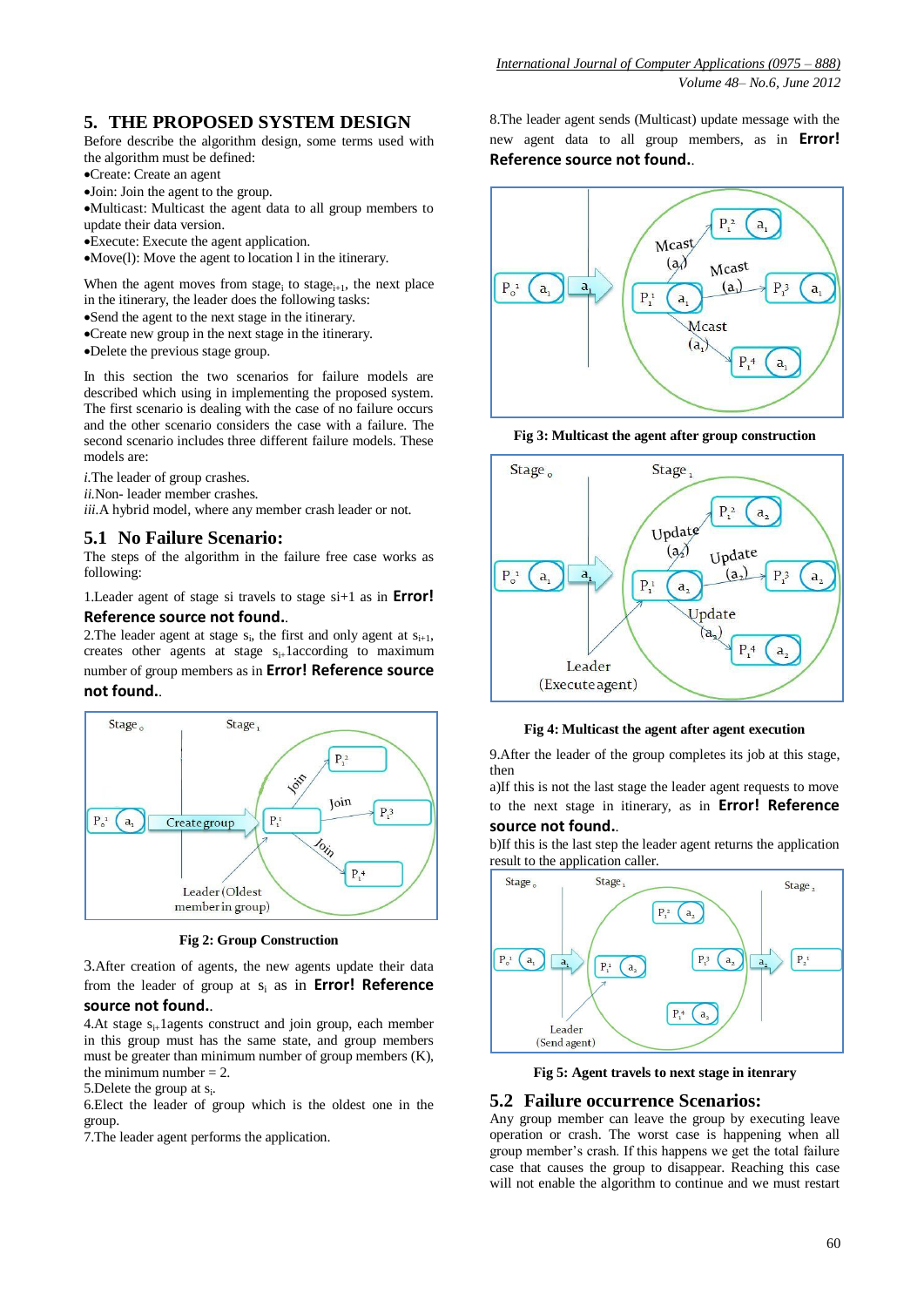the system. To overcome this case, [13]discusses a method to store the state of current group member in a stable storage. But in our proposed system we limit the minimum numbers of group member to two members, critical number of group members, to prevent total failure. Failure models covered in the proposed system:

#### *5.2.1 When the group leader crashes:*

When the leader crashes, the failure detection mechanism recognizes the change. So failure detection mechanism calls the Leader election mechanism to elect a new leader of group and inform the group members with the new leader. Then the new leader continue the execution, but if the number of active group members is equivalent to the critical number of group members then the leader must create new members to avoid total failure case. Leader crashes in one of the following cases:

a)Before agent execution, so the new leader will execute the agent, as in **Error! Reference source not found.**.

b)During agent execution, so the new leader will execute the agent from scratch, discarding the execution done by crashed leader, as in **Error! Reference source not found.**.

c)After execution but before sending the new agent data to

other members, so the new leader will execute the agent from scratch, discarding the execution done by crashed leader, as in **Error! Reference source not found.**.



**Fig 6: Leader crashes before update message**

d)After update the agent to all members but before sending to next stage, so the new leader will transmit the agent, as in **Error! Reference source not found.**.

e)During transmission, after updating the group members, so the new leader will retransmit the agent, as in **Error! Reference source not found.**.



**Fig 7: Leader crashes after update message**

*5.2.2 When a Non-leader group member crashes:* When any member of group crashes except leader the failure detection mechanism knows that the crashed agent isn't the leader and informs the other members in the group. Since the leader is not allowed to crash, The leader continue the

#### execution regardless the changes, as in **Error! Reference source not found.** and **Error! Reference source not**

**found.**, unless the number of active group members is equivalent to critical number of group members then the leader calls the membership protocol to create new agents reaching the maximum number allowed of the group and this agents join the group to avoid the total failure case and to achieve fault tolerance at any number of crashes then the leader continue performing the application as in **Error! Reference source not found.**.



**Fig 8: Non-leader agent crash and K>2**



**Fig: 9 Non-leader agent crash and K=2**



**Fig: 10 Joining new agents to group when K=2**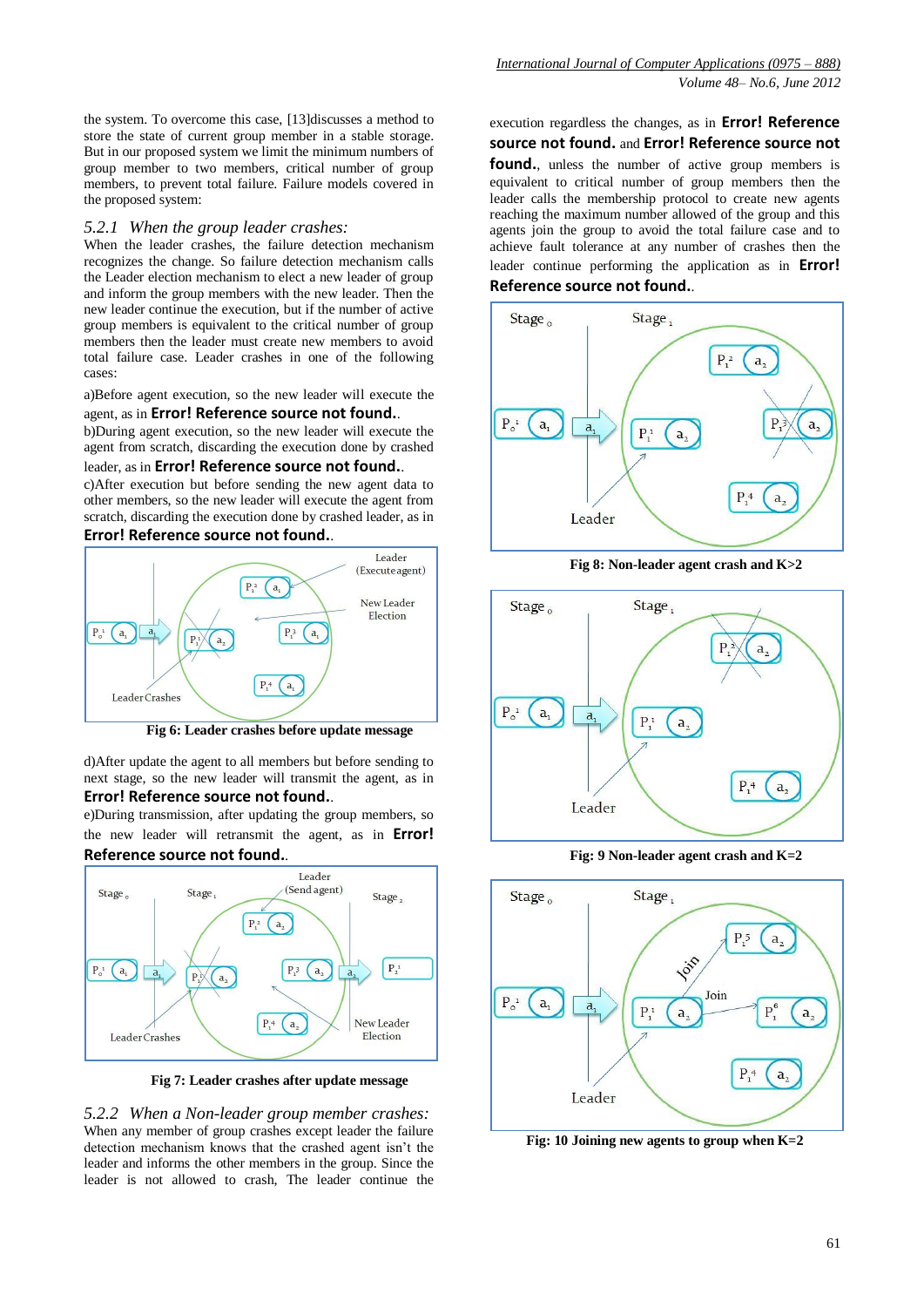#### *5.2.3 When any member in group member crashes (Hybrid case):*

When any member of group crashes the failure detection mechanism knows and distinguishes the crashed agent is the leader or not and informs the other members in the group. If this crashed agent isn't the leader, the system acts as explained above when a non-leader agent crashes. Else if the crashed agent is the leader agent the, the system acts as explained above when leader agent crashes.

#### **6. IMPLEMENATION AND RESULTS**

The protocol just described had been implemented in a JAVA/Windows environment. The experimental environment consisted of Intel Core 2 Duo Processor T5470, 2MB L2 cache, and 800MHz FSB, and 2 GB RAM computer. Our experiments are conducted by implementing agent code using the mobile agent environment JADE [14].In this section we present the experiments we applied in our implementation to evaluate the efficiency of our proposed algorithm. This evaluating we calculated the complete task execution time and the system reliability based on different scenarios. In These scenarios we compute the effect of changing different parameters such as group members' size and failure rate on both the agent round-trip execution time and the system reliability. Reliability in our experiments is measured by applying the exponential reliability function:

Reliability = 
$$
e^{-(\frac{time}{MTBF})}
$$
MTBF= $\frac{1}{failurerate}$ 

Where \*MTBF: mean time between failures.

In our implementation we assumed that the Number of stages of the mobile agent itinerary is 4. An agent placed at the caller agent place stage, called controller agent, is responsible for transmitting agents when agents start roaming the network for results. At last stage, the leader agent is responsible for sending the results to caller agent when the agent job is done at all stages in the itinerary. The critical number of group members is 2, so at each stage the number of group members is greater than 2.The maximum number of the group member is equal to 10, to check the agent survivability in case of failures. When the total number of group members is equal to the critical number, the algorithm automatically adds new members to the group according to maximum number of group in this case to overcome total failure case. Failures are injected into each stage by creating a daemon that runs together with the agent code. The daemon will randomly kill one of the members of the agents group. For a proper test of the algorithm, we run the experiment for three different Failure models, Hybrid failure model, Leader failure model and None-Leader failure model. In the first, all group members are allowed to fail (including the leader). In the second, only the leader is allowed to fail. In the third, only noleader is allowed to fail.

# **6.1 Effect of failure rate on the agent round trip execution time**

For each of the previous models, the effect of changing the mean time between failures occurrence (MTBF) on the round trip execution time is measured and evaluated. Figure 11 shows this effect:

a.In the leader failure model case, for any group members number the round trip execution time decreases as a result of increasing the mean time between failures (MTBF) as in

**Error! Reference source not found.** upper line. For example, in case of MTBF=5 the leader crash every 5 seconds that will lead to extra time consumed in the leader election process (10 second approximately). This extra time happens every 5 seconds which cause a significant increase in execution time, however the proposed algorithm can overcome this situation and complete its task successfully. As the MTBF increases the failure rate decreases and the extra execution time decreases. In case of  $MTBF = 60$  seconds the system performed as the failure free case; because the time between failures becomes approximately equal to the time elapsed for executing the task.



**Fig 11: Execution Time with different MTBF**

b.In hybrid failure model case, for any number of K (number of group members) as MTBF is increasing the agent round trip time decrease as in **Error! Reference source not**  found. second line. For example, in case of MTBF=5 there are a member crash every 5 seconds. If this member is leader that means there are an extra election time (approximately 10 sec) every 5 seconds which leads to significant increase in execution time. If the crashed member is not leader and  $K \geq 3$ (minimum number of members in group) the system will continue without any time increasing despite the presence of failures .if this member is not leader and  $\bar{K}$  <3 the system will create new group members until reach the group maximum number of members and join them to the group to overcome any other failures that can occur. As MTBF increases, the round trip execution time increases by an amount less than the time needed with leader failure model. When MTBF =60, the model acts as a fault free model because the time between failures becomes approximately equal to the time elapsed for executing the task.

c.In the non-leader failure model case, for any number of K when increasing MTBF the round trip time decreases as in **Error! Reference source not found.** third line. For example, in case of MTBF=5 there are a non-leader crash every 5 seconds that means non-extra election time needed. If  $K \geq 3$ , the system will continue ordinary despite the presence of failures. But if  $K < 3$ the system will regenerate the group to overcome any other failures occurrence. The model acts as a fault free model because no extra election was needed, however a creation time is added when  $K < 3$ , and this time is a small amount of time.

As a conclusion, in the previous three failure models, both the exactly once and non-blocking properties are achieved.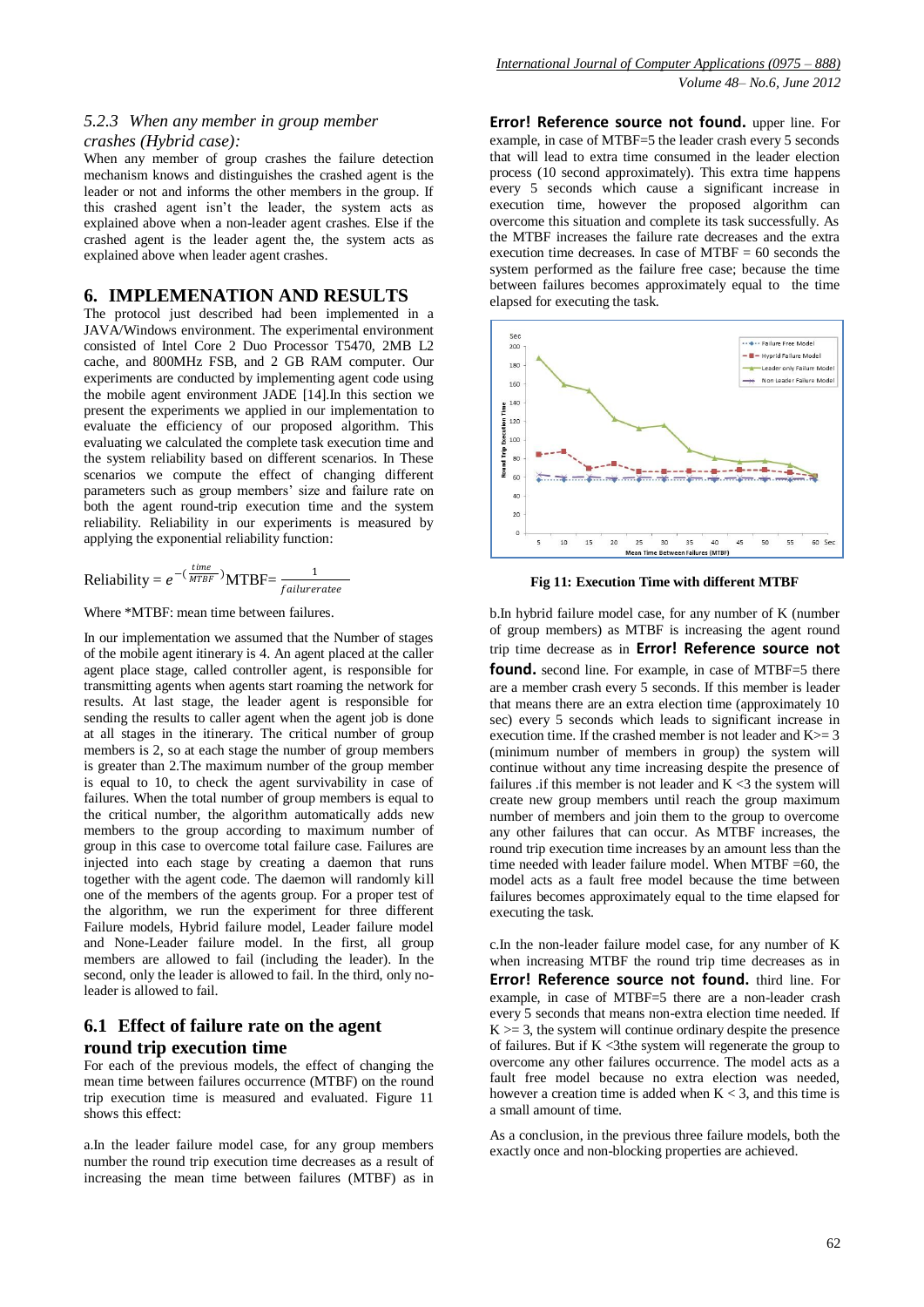# **6.2 Effect of number of agents per group on the agent round trip execution time**

Any group should at least 3 members and not more than 10 members. Figure 12 shows the results measured by evaluating the effect of changing the number of agents per group on the round trip execution time:

a.For leader failure model case, failures are allowed only for leaders. Any number of group members can overcome crash and complete the task, as shown in the lowest line in Figure 12.

b.For Non-leader failure model case, the leader is not allowed to fail so in case of low K and high failure rate; failure cannot be tolerated, as shown in the middle line in Figure 12. As the failure rate decrease and consequently MTBF increase the system becomes able to overcome the presence of failures. In this case, six is the minimum k that enables the system to tolerate faults when the MTBF is five. As MTBF increases the number of group members decreases until reaching the minimum number.



#### **Fig 12: Minimum number of agents per group at each MTBF**

For hybrid failure model case, failure is allowed for all group members; the low and high failure rate will not help in tolerating failures, as shown in **Error! Reference source** 

**not found.** the upper line. As the system starts work, eight is the minimum k that enables the system to tolerate faults when the MTBF is five. As MTBF increases the group number decreases until reach the minimum number.

From **Error! Reference source not found.** we notice that the intersection point between all failure models is happened at MTBF  $=15$  sec, and this time is greater than the time needed for election. So, having a MTBF greater than the time for election will lead to complete the task successfully and reliably with the minimum number of group members.

## **6.3 Group members creation time effect**

In this subsection we show how would the time needed for creating groups is affected by increasing the number of groups. As shown in **Error! Reference source not found.**, Group creation time increases slightly with the increasing the number of group members. with the maximum number of group members (10) the creation time needed still less than 1 sec. as a conclusion, the group creation time dramatically does not affect the total execution time because it increases by a small fraction with the increase in number of agents per group.



**Fig 13: Group Creation Time**

# **6.4 Effect of MTBF on reliability**

For each of the previous models we measure and evaluate the effect on reliability when changing the mean time between failures occurrence (MTBF). In The following figure:



**Fig 14: Average System's Reliability**

As shown in **Error! Reference source not found.**, reliability improved at every point from its preceded as time increases, also it shows that in the three failure models, leader failure, non-leader failure or hybrid case, the reliability values are close to each other at any MTBF; this means that our system was not affected significantly with which agent crashed because it deals with almost all failure models in the same way. When the reliability is approximately equal to zero this means that our algorithm completes its task but the extra time needed to complete the agent task and ensuring the reliability properties is very large amount of time.

# **6.5 Multiple stages in the itinerary effect**

Simply in all the experiments we assume that the number of stages in the itinerary is four stages. **Error! Reference source not found.** shows that the system enables mobile agent to achieve its task reliably, exactly-once execution and blocking is not occurred, in multi stages up to 17 stages in the itinerary as tested. **Error! Reference source not found.** also shows that the execution time increases linearly with the increase of the itinerary path; that means this time depends only on the time the agent consumed in each stage in the itinerary and movement time.